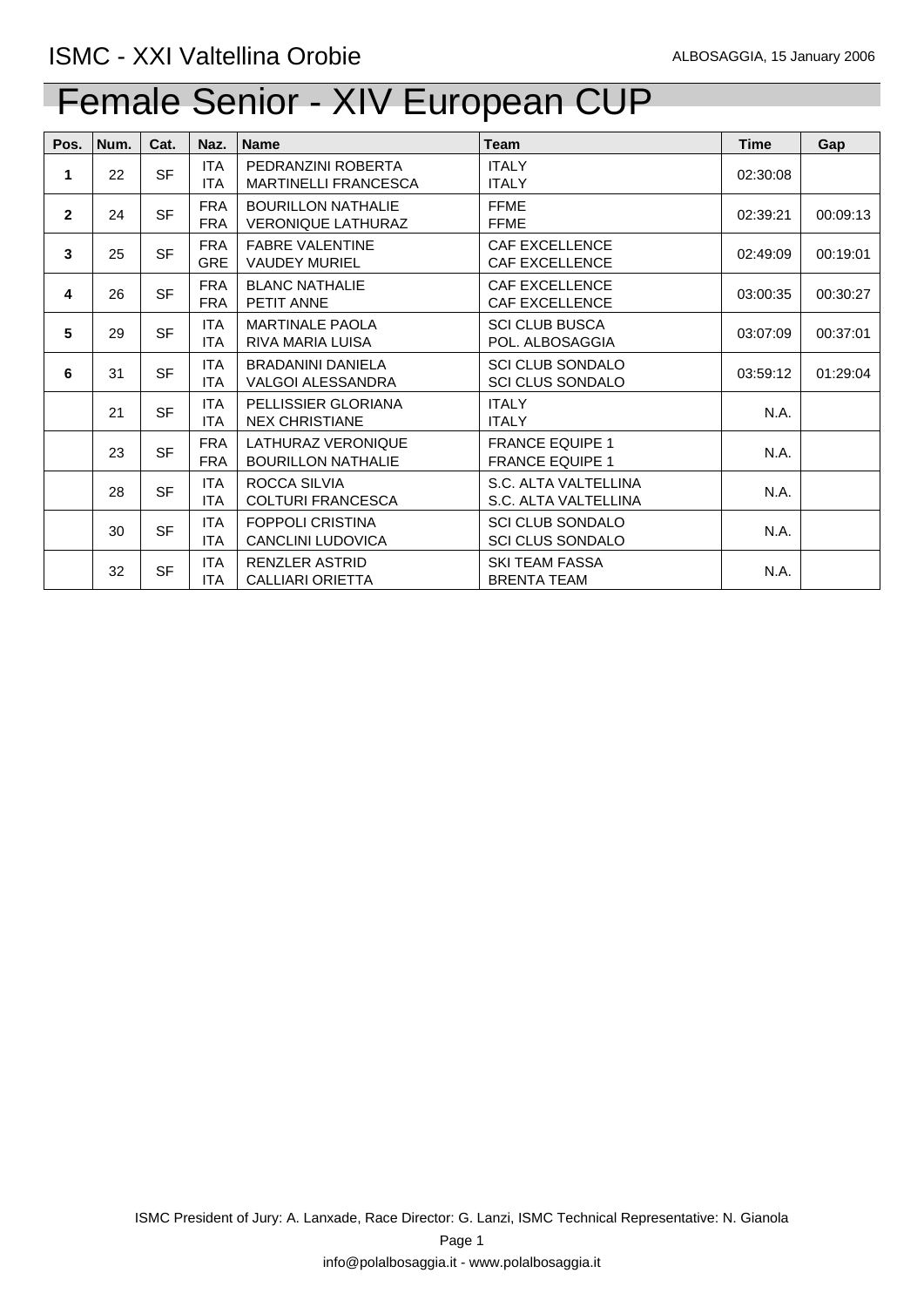| Pos.           | Num.           | Cat.      | Naz.                     | <b>Name</b>                                                                 | Team                                                        | <b>Time</b> | Gap      |
|----------------|----------------|-----------|--------------------------|-----------------------------------------------------------------------------|-------------------------------------------------------------|-------------|----------|
| 1              | $\overline{4}$ | <b>SM</b> | <b>FRA</b><br><b>FRA</b> | <b>GACHET GREGORY</b><br>PERRIER FLORENT                                    | <b>FRANCE EQUIPE 2</b><br><b>FRANCE EQUIPE 2</b>            | 01:50:21    |          |
| $\overline{2}$ | $\mathbf{1}$   | <b>SM</b> | <b>ITA</b><br><b>ITA</b> | <b>BRUNOD DENNIS</b><br>REICHEGGER MANFRED                                  | <b>ITALY</b><br><b>ITALY</b>                                | 01:53:12    | 00:02:51 |
| $\mathbf{3}$   | 5              | <b>SM</b> | SUI<br>SUI               | <b>ELMER RICO</b><br><b>TROILLET FLORENT</b>                                | <b>SUISSE</b><br><b>SUISSE</b>                              | 01:53:19    | 00:02:58 |
| 4              | 3              | <b>SM</b> | <b>ITA</b><br><b>ITA</b> | <b>BOSCACCI GRAZIANO</b><br>MURADA IVAN                                     | <b>ITALY</b><br><b>ITALY</b>                                | 01:54:47    | 00:04:26 |
| 5              | $\overline{2}$ | <b>SM</b> | <b>ITA</b><br><b>ITA</b> | <b>GIACOMELLI GUIDO</b><br>MEZZANOTTE MIRCO                                 | <b>ITALY</b><br><b>ITALY</b>                                | 01:55:20    | 00:04:59 |
| 6              | 14             | <b>SM</b> | <b>GER</b><br><b>GER</b> | <b>FRANZ GRASSL</b><br><b>TONI STEURER</b>                                  | DAV I<br>DAV I                                              | 01:57:46    | 00:07:25 |
| $\overline{7}$ | 6              | <b>SM</b> | <b>FRA</b><br><b>FRA</b> | <b>MEILLEUR VINCENT</b><br><b>BLANC BERTRAND</b>                            | <b>FRANCE EQUIPE 3</b><br><b>FRANCE EQUIPE 3</b>            | 01:59:01    | 00:08:40 |
| 8              | 90             | <b>SM</b> | <b>ITA</b><br><b>LIE</b> | <b>LUNGER HANSJORG</b><br>NAGELE OLIVER                                     | <b>SKI TEAM FASSA</b><br>LICHTENSTEINER ALPENVEREIN         | 01:59:10    | 00:08:49 |
| 9              | 104            | <b>SM</b> | SUI<br>SUI               | <b>REY ALAIN</b><br><b>ECOUEUR YANNICK</b>                                  | <b>SUISSE</b><br><b>SUISSE</b>                              | 01:59:19    | 00:08:58 |
| 10             | $\overline{7}$ | <b>SM</b> | ITA<br>ITA               | <b>BATTEL CARLO</b><br>PELLISSIER JEAN                                      | <b>ITALY</b><br><b>ITALY</b>                                | 02:01:25    | 00:11:04 |
| 11             | 95             | <b>SM</b> | <b>ITA</b><br>ITA        | <b>SCANU MARIO</b><br>PICCOLI ALESSANDRO                                    | U.S. ALDO MORO<br>U.S. ALDO MORO                            | 02:03:41    | 00:13:20 |
| 12             | 8              | <b>SM</b> | <b>FRA</b><br><b>FRA</b> | PELLICIER ALEXANDRE<br>PREMAT ALAIN                                         | <b>FRANCE EQUIPE 4</b><br><b>FRANCE EQUIPE 4</b>            | 02:03:56    | 00:13:35 |
| 13             | 13             | <b>SM</b> | SUI<br>SUI               | <b>MORET DIDIER</b><br><b>GAY STEPAHNE</b>                                  | <b>SUISSE</b><br><b>SUISSE</b>                              | 02:06:29    | 00:16:08 |
| 14             | 20             | <b>SM</b> | <b>ITA</b><br><b>ITA</b> | <b>TRENTO DENIS</b><br><b>MAJORI MARCO</b>                                  | <b>CENTRO SPORTIVO ESERCITO</b><br>CENTRO SPORTIVO ESERCITO | 02:08:10    | 00:17:49 |
| 15             | 53             | <b>SM</b> | <b>ITA</b><br><b>ITA</b> | CORLAZZOLI ANGELO<br>LANFRANCHI PIETRO                                      | LAME PERREL GSA RANICA<br>LAME PERREL GSA RANICA            | 02:09:27    | 00:19:06 |
| 16             | 76             | <b>SM</b> | <b>ITA</b><br>ITA        | <b>ANTIGA IVAN</b><br><b>GUADAGNINI ALDO</b>                                | <b>SC.BRENTA TEAM</b><br><b>ALTITUDE</b>                    | 02:10:17    | 00:19:56 |
| 17             | 15             | <b>SM</b> | <b>GER</b><br><b>GER</b> | <b>GEORG NICKAES</b><br><b>GERHARD REITHMEIER</b>                           | DAV II<br>DAV II                                            | 02:10:51    | 00:20:30 |
| 18             | 97             | <b>SM</b> | <b>ITA</b><br>ITA        | <b>LANZI STEFANO</b><br>PICCENI FULVIO                                      | POLISPORTIVA ALBOSAGGIA<br>POLISPORTIVA ALBOSAGGIA          | 02:13:15    | 00:22:54 |
| 19             | 100            | <b>SM</b> | <b>ITA</b><br><b>ITA</b> | <b>NEGRINI MIRCO</b><br><b>NEGRINI FABIO</b>                                | <b>SCI CLUB VALMALENCO</b><br><b>SCI CLUB VALMALENCO</b>    | 02:14:35    | 00:24:14 |
| 20             | 55             | <b>SM</b> | <b>ITA</b><br><b>ITA</b> | <b>MIOTTI EMANUELE</b><br><b>CALCINATI ANDREA</b>                           | POLISPORTIVA ALBOSAGGIA<br>POL. ALBOSAGGIA                  | 02:15:12    | 00:24:51 |
| 21             | 19             | <b>SM</b> | <b>ITA</b><br><b>ITA</b> | <b>MOLIN IVANO</b><br><b>CAGNATI EMANUELE</b>                               | <b>C.S. FORESTALE</b><br>C.S. FORESTALE                     | 02:15:27    | 00:25:06 |
| 22             | 54             | <b>SM</b> | <b>ITA</b><br><b>ITA</b> | <b>MORIONDO PAOLO</b><br>DELLA MADDALENA MAURO                              | POLISPORTIVA ALBOSAGGIA<br>POL. ALBOSAGGIA                  | 02:15:46    | 00:25:25 |
| 23             | 85             | <b>SM</b> | <b>ITA</b><br><b>ITA</b> | <b>FAIFER DAVIDE</b><br><b>GIANOLA GIOVANNI</b>                             | <b>SCI CLUB SONDALO</b><br><b>SCI CLUS SONDALO</b>          | 02:16:31    | 00:26:10 |
| 24             | 16             | <b>SM</b> | <b>GER</b><br><b>GER</b> | <b>BENEDIKT BOEHM</b><br><b>TIM STACHEL</b>                                 | DAV III<br>DAV III                                          | 02:18:03    | 00:27:42 |
| 25             | 105            | <b>SM</b> | <b>ITA</b><br>ITA        | DORFMANN MANFRED<br><b>SANTIN OSWALD</b>                                    | <b>SKI TEAM FASSA</b><br><b>SKI TEAM FASSA</b>              | 02:20:10    | 00:29:49 |
| 26             | 17             | <b>SM</b> | <b>SPA</b><br><b>SPA</b> | VENDRELL MARTINEZ JOAN MARIA SEL.CATALANA-FEEC<br>FREIXINET ESPINOSA XAVIER | SEL.CATALANA-FEEC                                           | 02:20:39    | 00:30:18 |

ISMC President of Jury: A. Lanxade, Race Director: G. Lanzi, ISMC Technical Representative: N. Gianola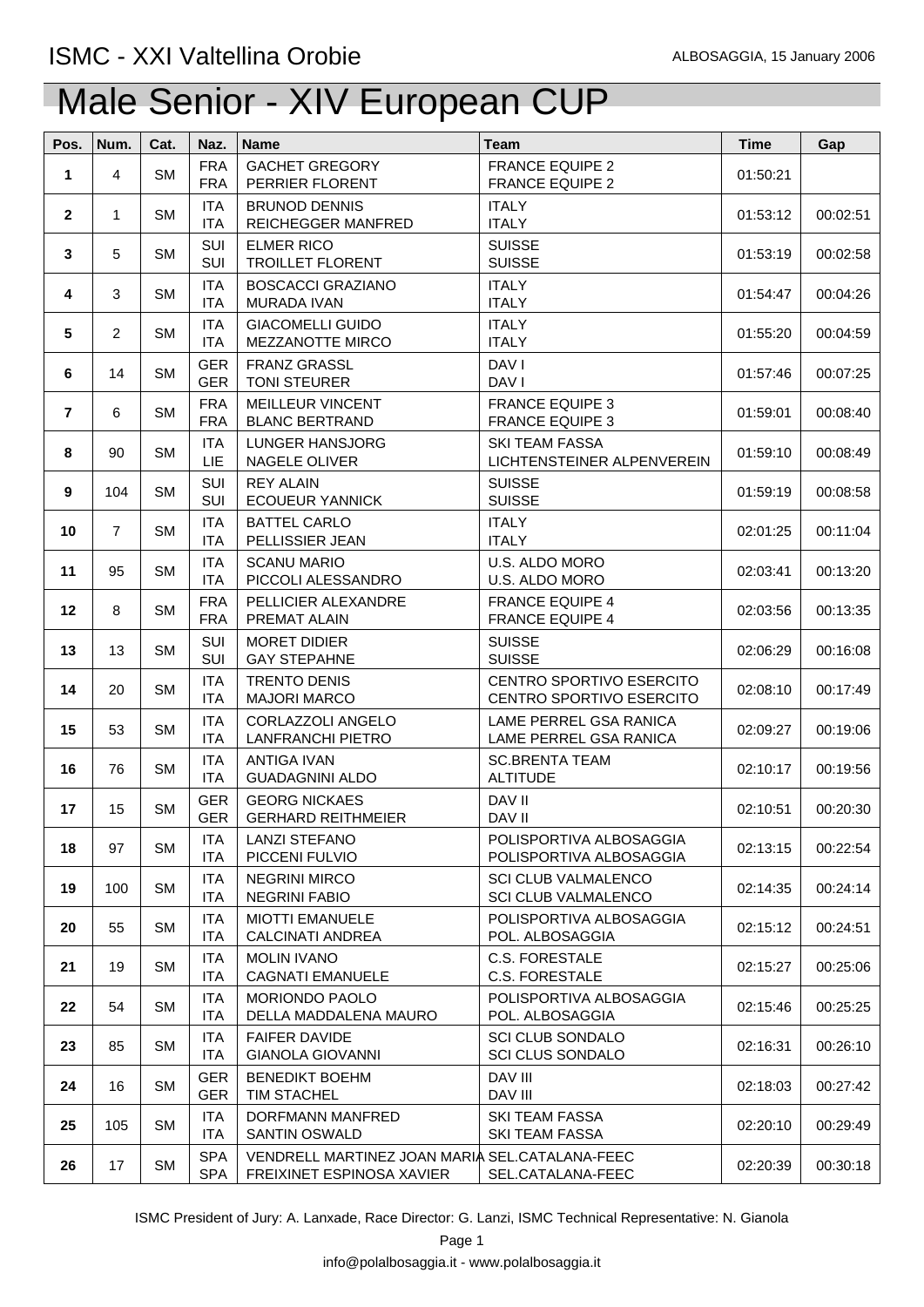| Pos. | Num. | Cat.      | Naz.                     | <b>Name</b>                                           | <b>Team</b>                                                    | <b>Time</b> | Gap      |
|------|------|-----------|--------------------------|-------------------------------------------------------|----------------------------------------------------------------|-------------|----------|
| 27   | 77   | <b>SM</b> | <b>ITA</b><br><b>ITA</b> | PANCHERI MARCO<br>RONCATO ALESSANDRO                  | <b>SC.BRENTA TEAM</b><br><b>SC.BRENTA TEAM</b>                 | 02:21:29    | 00:31:08 |
| 28   | 57   | <b>SM</b> | <b>ITA</b><br><b>ITA</b> | <b>CANTONI ALDO</b><br><b>CRISTINI GIANLUCA</b>       | POLISPORTIVA ALBOSAGGIA<br>POLISPORTIVA ALBOSAGGIA             | 02:21:34    | 00:31:13 |
| 29   | 18   | <b>SM</b> | <b>SPA</b><br><b>SPA</b> | <b>GASTON PUYO ALFONS</b><br><b>BES GINESTA JORDI</b> | SEL.CATALANA-FEEC<br>SEL.CATALANA-FEEC                         | 02:22:09    | 00:31:48 |
| 30   | 46   | <b>SM</b> | <b>ITA</b><br><b>ITA</b> | <b>TACCHINI GIOVANNI</b><br>RUFFALINI CLAUDIO         | <b>GS VALTARTANO</b><br>POL ALBOSAGGIA                         | 02:22:34    | 00:32:13 |
| 31   | 61   | <b>SM</b> | <b>ITA</b><br><b>ITA</b> | <b>MARINI ALESSANDRO</b><br>PIZZATTI CRISTIAN         | POLISPORTIVA ALBOSAGGIA<br>POLISPORTIVA ALBOSAGGIA             | 02:22:50    | 00:32:29 |
| 32   | 86   | <b>SM</b> | <b>ITA</b><br><b>ITA</b> | <b>ZEN BRUNO</b><br>SANNA LUCA                        | <b>SCI CLUB SONDALO</b><br><b>SCI CLUS SONDALO</b>             | 02:23:34    | 00:33:13 |
| 33   | 50   | <b>SM</b> | <b>ITA</b><br><b>ITA</b> | <b>BULANTI GIORGIO</b><br><b>BULANTI MARCO</b>        | <b>GS VALTARTANO</b><br><b>GS VALTARTANO</b>                   | 02:26:50    | 00:36:29 |
| 34   | 101  | <b>SM</b> | <b>ITA</b><br><b>ITA</b> | <b>GIANOLA DOMENICO</b><br><b>BELLATI CARLO</b>       | A.S. PREMANA<br>A.S. PREMANA                                   | 02:27:54    | 00:37:33 |
| 35   | 60   | <b>SM</b> | <b>ITA</b><br><b>ITA</b> | <b>FAMLONGA ALDO</b><br><b>VENTURINI PAOLO</b>        | POLISPORTIVA ALBOSAGGIA<br>POLISPORTIVA ALBOSAGGIA             | 02:28:07    | 00:37:46 |
| 36   | 56   | <b>SM</b> | <b>ITA</b><br><b>ITA</b> | <b>COMETTI FABIO</b><br>LANFRANCHI NICOLAO            | POLISPORTIVA ALBOSAGGIA<br>POL.ALBOSAGGIA                      | 02:28:30    | 00:38:09 |
| 37   | 79   | <b>SM</b> | <b>ITA</b><br><b>ITA</b> | NICOLODI MARCO<br><b>BECCARI FILIPPO</b>              | <b>SC.BRENTA TEAM</b><br><b>SKI TEAM FASSA</b>                 | 02:29:01    | 00:38:40 |
| 38   | 42   | <b>SM</b> | <b>ITA</b><br><b>ITA</b> | <b>CURTONI MATTIA</b><br>ROVEDATTI GUIDO              | <b>GS VALTARTANO</b><br><b>GS VALTARTANO</b>                   | 02:30:02    | 00:39:41 |
| 39   | 87   | <b>SM</b> | <b>ITA</b><br><b>ITA</b> | <b>FRANZINI GIACOMO</b><br>ROSSATTI STEFANO           | <b>SCI CLUB SONDALO</b><br><b>SCI CLUS SONDALO</b>             | 02:30:35    | 00:40:14 |
| 40   | 84   | <b>SM</b> | <b>ITA</b><br><b>ITA</b> | <b>SALA DINO</b><br>PINI EROS                         | <b>SCI CLUB SONDALO</b><br><b>SCI CLUS SONDALO</b>             | 02:31:55    | 00:41:34 |
| 41   | 92   | <b>SM</b> | <b>ITA</b><br><b>ITA</b> | <b>BARDEA VITO</b><br><b>BARDEA LINDO</b>             | SPORTIVA LANZADA<br>SPORTIVA LANZADA                           | 02:32:02    | 00:41:41 |
| 42   | 94   | <b>SM</b> | <b>ITA</b><br><b>ITA</b> | <b>BARATTIN RAUL</b><br><b>OBALLA MAURIZIO</b>        | U.S. ALDO MORO<br>U.S. ALDO MORO                               | 02:32:04    | 00:41:43 |
| 43   | 68   | <b>SM</b> | <b>ITA</b><br><b>ITA</b> | <b>CANZANI DAVIDE</b><br><b>BOIOCCHI GILBERTO</b>     | S.C. ALTA VALTELLINA<br>S.C. ALTA VALTELLINA                   | 02:32:26    | 00:42:05 |
| 44   | 65   | SM        | <b>ITA</b><br>ITA        | <b>MARCONI ANDREA</b><br><b>VITALINI ERMANNO</b>      | POLISPORTIVA ALBOSAGGIA<br>POLISPORTIVA ALBOSAGGIA             | 02:32:30    | 00:42:09 |
| 45   | 112  | <b>SM</b> | <b>ITA</b><br><b>ITA</b> | <b>LENATTI ROBERTO</b><br><b>GUSMEROLI RENATO</b>     | S.C. VALMALENCO<br><b>GS VALTARTANO</b>                        | 02:35:25    | 00:45:04 |
| 46   | 71   | <b>SM</b> | <b>ITA</b><br><b>ITA</b> | <b>URBANI GIORGIO</b><br><b>MAIOLANI FERMO</b>        | S.C. ALTA VALTELLINA<br>S.C. BORMIO A.S.D.                     | 02:35:28    | 00:45:07 |
| 47   | 34   | <b>SM</b> | <b>ITA</b><br><b>ITA</b> | <b>STERLI MARIO</b><br><b>GIANNI ANDREA</b>           | ADAMELLO SKI TEAM<br>ADAMELLO SKI TEAM                         | 02:35:42    | 00:45:21 |
| 48   | 74   | <b>SM</b> | <b>ITA</b><br><b>ITA</b> | <b>BEATRICI SILVANO</b><br><b>MACCABELLI MICHELE</b>  | S.C. VALLE DEI LAGHI<br>S.C. VALLE DEI LAGHI                   | 02:38:04    | 00:47:43 |
| 49   | 83   | <b>SM</b> | <b>ITA</b><br><b>ITA</b> | RASO CHIARA<br><b>GADIN FLAVIO</b>                    | <b>SCI CLUB SAINT-NICOLAS</b><br><b>SCI CLUB SAINT-NICOLAS</b> | 02:38:16    | 00:47:55 |
| 50   | 59   | <b>SM</b> | <b>ITA</b><br><b>ITA</b> | <b>ORTELLI EGIDIO</b><br>NOBILI MAURIZIO              | POLISPORTIVA ALBOSAGGIA<br>POLISPORTIVA ALBOSAGGIA             | 02:39:03    | 00:48:42 |
| 51   | 110  | <b>SM</b> | <b>ITA</b><br><b>ITA</b> | ROTOLI PAOLO<br><b>BOCCARDI MARCO</b>                 | SCI CLUB 13 CLUSONE<br>SCI CLUB 13 CLUSONE                     | 02:39:13    | 00:48:52 |
| 52   | 38   | <b>SM</b> | <b>ITA</b><br><b>ITA</b> | PANZERA LORENZO<br><b>TOSI MARCO</b>                  | CORRADO GEX<br>CORRADO GEX                                     | 02:40:05    | 00:49:44 |

ISMC President of Jury: A. Lanxade, Race Director: G. Lanzi, ISMC Technical Representative: N. Gianola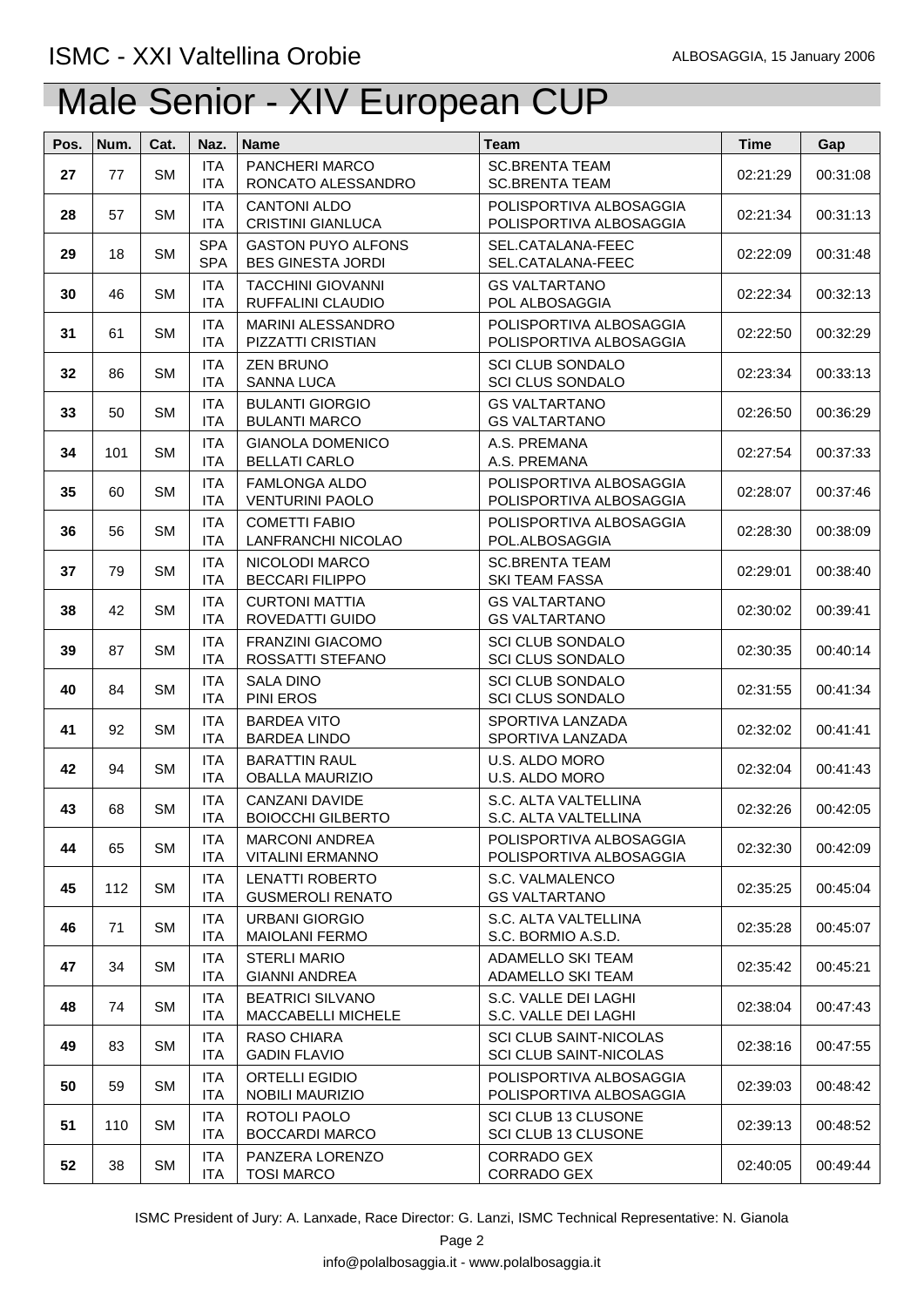| Pos. | Num. | Cat.      | Naz.                     | <b>Name</b>                                            | <b>Team</b>                                                | <b>Time</b> | Gap      |
|------|------|-----------|--------------------------|--------------------------------------------------------|------------------------------------------------------------|-------------|----------|
| 53   | 103  | <b>SM</b> | <b>POL</b><br><b>POL</b> | CHROBAK ANDRZEJ<br><b>WARGOCKI MARIUSZ</b>             | <b>TATRA TEAM ZAKOPANE</b><br>TATRA TEAM ZAKOPANE          | 02:42:10    | 00:51:49 |
| 54   | 102  | <b>SM</b> | <b>ITA</b><br><b>ITA</b> | <b>PAGNONCELLI GIOVANNI</b><br><b>GAMBARINI MANUEL</b> | <b>SCI CLUB JOLLY SPORT</b><br>SCI CLUB ALAGNA VALSESIA    | 02:42:18    | 00:51:57 |
| 55   | 109  | <b>SM</b> | <b>ITA</b><br><b>ITA</b> | <b>TRUSSARDI EMILIO</b><br>TRUSSARDI GIANMARIA         | SCI CLUB 13 CLUSONE<br>SCI CLUB 13 CLUSONE                 | 02:42:58    | 00:52:37 |
| 56   | 37   | <b>SM</b> | <b>ITA</b><br><b>ITA</b> | ANDREAS VAJA<br>ALEXANDER CAPOVILLA                    | <b>BELA LADINIA</b><br><b>BELA LADINIA</b>                 | 02:44:39    | 00:54:18 |
| 57   | 99   | <b>SM</b> | <b>ITA</b><br><b>ITA</b> | PIFFARI MAURIZIO<br><b>ALBRICCI MANUEL</b>             | <b>SCI CLUB LIZZOLA</b><br><b>SCI CLUB LIZZOLA</b>         | 02:45:02    | 00:54:41 |
| 58   | 88   | <b>SM</b> | <b>ITA</b><br><b>ITA</b> | <b>FRANZINI MICHELE</b><br><b>FRANZINI FABRIZIO</b>    | <b>SCI CLUB SONDALO</b><br><b>SCI CLUS SONDALO</b>         | 02:45:36    | 00:55:15 |
| 59   | 67   | <b>SM</b> | <b>ITA</b><br><b>ITA</b> | <b>VITALINI ELIA</b><br><b>ANTONIOLI PAOLO</b>         | S.C. ALTA VALTELLINA<br>S.C. ALTA VALTELLINA               | 02:46:45    | 00:56:24 |
| 60   | 63   | <b>SM</b> | <b>ITA</b><br><b>ITA</b> | <b>FAGIOLINI EROS</b><br><b>GENOVESI PARIDE</b>        | POLISPORTIVA ALBOSAGGIA<br>POLISPORTIVA ALBOSAGGIA         | 02:47:20    | 00:56:59 |
| 61   | 91   | <b>SM</b> | <b>ITA</b><br><b>ITA</b> | <b>BERRA GIACOMO</b><br><b>MATTIUSSI FABIO</b>         | SPORTIVA LANZADA<br>POL.ALBOSAGGIA                         | 02:47:30    | 00:57:09 |
| 62   | 111  | <b>SM</b> | <b>ITA</b><br><b>ITA</b> | <b>MINUSCOLI GIUSEPPE</b><br>PEZZOLI CRISTIAN          | SCI CLUB 13 CLUSONE<br>SCI CLUB 13 CLUSONE                 | 02:49:51    | 00:59:30 |
| 63   | 96   | <b>SM</b> | <b>ITA</b><br><b>ITA</b> | <b>MORO PIO</b><br>ZANON ALESSANDRO                    | U.S. ALDO MORO<br>DOLOMITISKI-ALP                          | 02:50:19    | 00:59:58 |
| 64   | 81   | <b>SM</b> | <b>ITA</b><br><b>ITA</b> | <b>CHENEY THIERRY</b><br><b>TROPIANO ANDREA</b>        | <b>SCI CLUB CORRADO GEX</b><br><b>SCI CLUB CORRADO GEX</b> | 02:50:36    | 01:00:15 |
| 65   | 106  | <b>SM</b> | <b>ITA</b><br><b>ITA</b> | <b>CALDINELLI GABRIELE</b><br>SALVADORI MAURO          | <b>ADAMELLO SKI TEAM</b><br>ADAMELLO SKI TEAM              | 02:53:02    | 01:02:41 |
| 66   | 58   | <b>SM</b> | <b>ITA</b><br><b>ITA</b> | <b>MOIZI LUIGI</b><br><b>MUFFATTI FEDERICO</b>         | POLISPORTIVA ALBOSAGGIA<br>POLISPORTIVA ALBOSAGGIA         | 02:56:07    | 01:05:46 |
| 67   | 33   | <b>SM</b> | <b>ITA</b><br><b>ITA</b> | <b>CODEGA ANDREA</b><br><b>FAZZINI MAURO</b>           | A.S. PREMANA<br>A.S. PREMANA                               | 02:56:08    | 01:05:47 |
| 68   | 98   | <b>SM</b> | <b>ITA</b><br><b>ITA</b> | <b>VENTURETTI ANTONINO</b><br><b>NEGRONI OSCAR</b>     | <b>SCI CLUB LIZZOLA</b><br><b>SCI CLUB LIZZOLA</b>         | 02:57:44    | 01:07:23 |
| 69   | 43   | <b>SM</b> | <b>ITA</b><br><b>ITA</b> | <b>GUSMEROLI EGIDIO</b><br>PIGANZOLI STEFANO           | <b>GS VALTARTANO</b><br><b>GS VALTARTANO</b>               | 02:59:47    | 01:09:26 |
| 70   | 39   | <b>SM</b> | <b>ITA</b><br><b>ITA</b> | SERGIO ANGELO<br><b>GIOVANNONE MASSIMO</b>             | G.S.A. NUCLEO DI INTRA<br>SCI CLUB VALLE ANZASCA           | 03:01:07    | 01:10:46 |
| 71   | 108  | <b>SM</b> | <b>ITA</b><br><b>ITA</b> | <b>TESTA ANDREA</b><br>PELLEGRINI RINO                 | SCI CLUB 13 CLUSONE<br>SCI CLUB 13 CLUSONE                 | 03:01:31    | 01:11:10 |
| 72   | 64   | <b>SM</b> | <b>ITA</b><br><b>ITA</b> | <b>BARTESAGHI SERGIO</b><br>PEDRAZZOLI PAOLO           | POLISPORTIVA ALBOSAGGIA<br>POLISPORTIVA ALBOSAGGIA         | 03:02:14    | 01:11:53 |
| 73   | 107  | <b>SM</b> | <b>ITA</b><br><b>ITA</b> | <b>VISINONI WALTER</b><br><b>GABRIELI MARIO</b>        | SCI CLUB 13 CLUSONE<br>SCI CLUB 13 CLUSONE                 | 03:06:19    | 01:15:58 |
| 74   | 73   | <b>SM</b> | <b>ITA</b><br><b>ITA</b> | <b>GROSS BERNHARD</b><br>THALER BENJAMIN               | S.C. SARNTAL<br>S.C. SARNTAL                               | 03:06:50    | 01:16:29 |
| 75   | 69   | <b>SM</b> | <b>ITA</b><br><b>ITA</b> | PEDRINI FEDERICO<br><b>CONFORTOLA SIMONE</b>           | S.C. ALTA VALTELLINA<br>S.C. ALTA VALTELLINA               | 03:08:38    | 01:18:17 |
| 76   | 48   | <b>SM</b> | <b>ITA</b><br><b>ITA</b> | SPINI STEFANO<br><b>MORETTI STEFANO</b>                | <b>GS VALTARTANO</b><br><b>GS VALTARTANO</b>               | 03:08:55    | 01:18:34 |
| 77   | 66   | <b>SM</b> | <b>ITA</b><br><b>ITA</b> | PEDRUZZI ALBERTO<br><b>BARUTA GIANLUCA</b>             | POLISPORTIVA ALBOSAGGIA<br>POLISPORTIVA ALBOSAGGIA         | 03:11:34    | 01:21:13 |
| 78   | 45   | <b>SM</b> | <b>ITA</b><br><b>ITA</b> | SPINI ARNALDO<br><b>SPINI CANDIDO</b>                  | <b>GS VALTARTANO</b><br><b>GS VALTARTANO</b>               | 03:23:29    | 01:33:08 |

ISMC President of Jury: A. Lanxade, Race Director: G. Lanzi, ISMC Technical Representative: N. Gianola